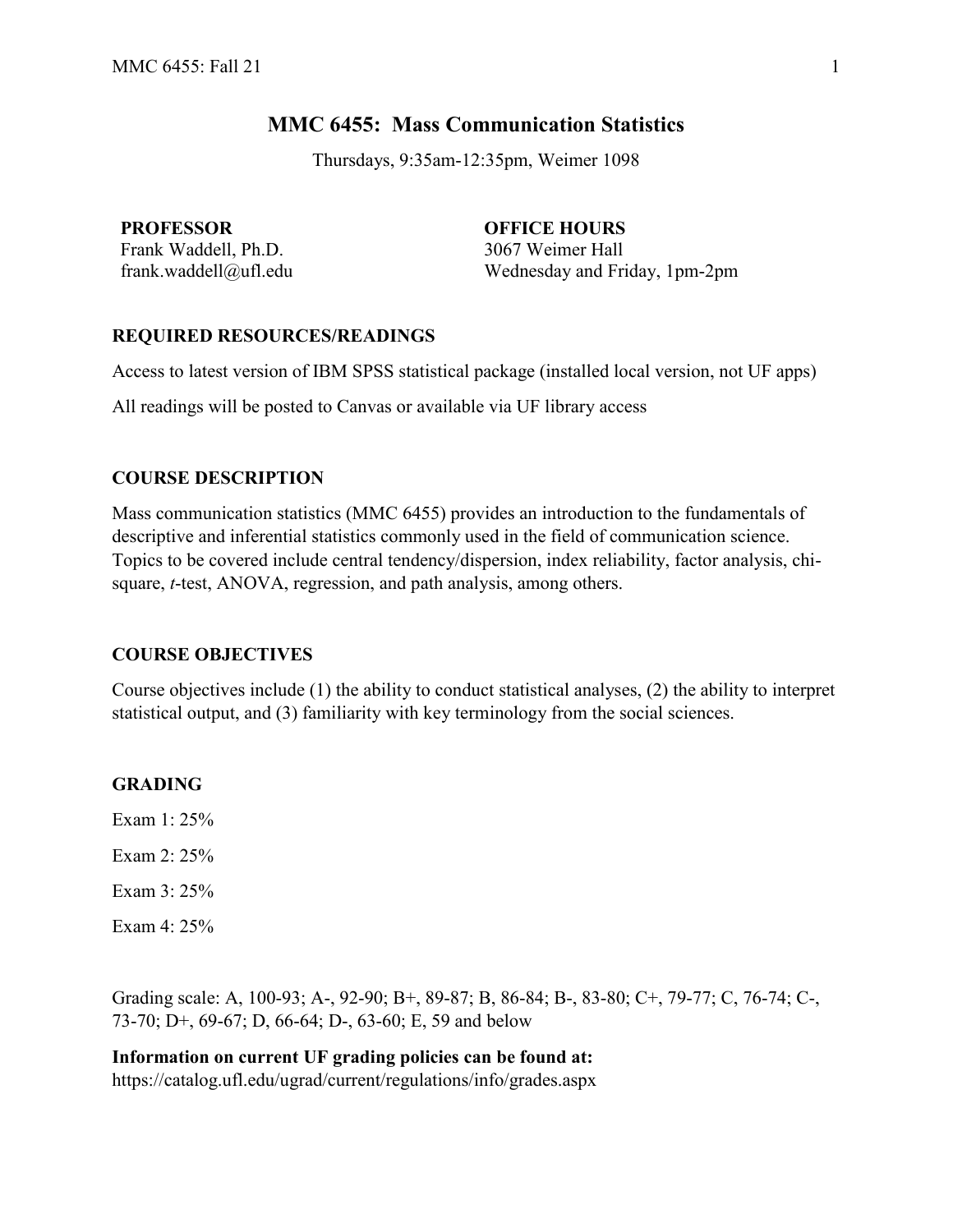## **ASSIGNMENTS**

**Exams:** Four exams will be conducted, each worth 25% of your final grade. Exams will be opennote and completed individually (no group work allowed). Each exam will be short answer and require analysis of data using the IBM SPSS statistical package. Exams will not be cumulative, but do assume incremental knowledge of statistical concepts introduced throughout the course. Optional practice problems will be posted weekly to assist with exam preparation; answers can be submitted via email for feedback.

#### **LATE WORK POLICY**

One letter grade (-10 points) will be deducted per day for work submitted past the assignment's deadline. If an exam is missed, official documentation must be provided for the absence, with a makeup test scheduled within one week of the original examination. If students anticipate that they will be unable to meet a deadline due to university documented issues (e.g., health condition, death in family), please contact me as soon as possible to arrange an extension. In general, I am quite willing to work with students when issues arise that prevent you from submitting work on time.

### **HONOR CODE POLICY**

This class strictly adheres to the UF honor code. Any prohibited behavior such as plagiarism, data fabrication, or cheating will result in a failing grade for the assignment in question and referral to the honor court, who may administer additional penalties such as a failing grade for the course or dismissal from the college. More information about the university honor code is available online at the following link: https://sccr.dso.ufl.edu/policies/student-honor-codestudent-conduct-code/

### **STUDENTS REQUIRING ACCOMODATIONS**

Students with disabilities requesting accommodations should first register with the Disability Resource Center (352-392-8565, **www.dso.ufl.edu/drc/)** by providing appropriate documentation. Once registered, students will receive an accommodation letter which must be presented to the instructor when requesting accommodation. Students with disabilities should follow this procedure as early as possible in the semester.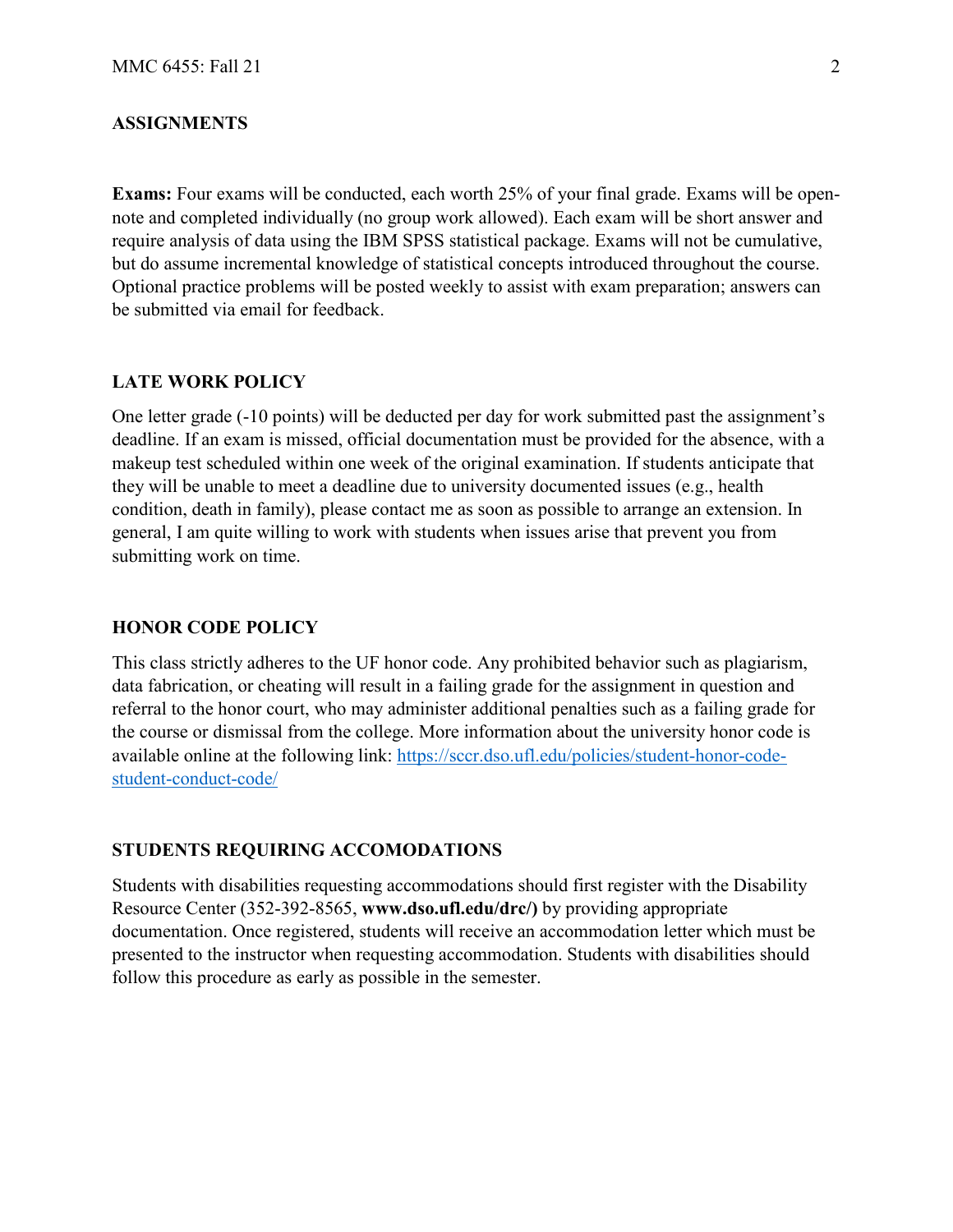## **COUNSELING AND WELLNESS**

Contact information for the Counseling and Wellness Center: http://www.counseling.ufl.edu/cwc/Default.aspx, 392-1575; and the University Police Department: 392-1111 or 9-1-1 for emergencies.

## **COURSE EVALUATION**

Students are expected to provide feedback on the quality of instruction in this course by completing online evaluations at https://evaluations.ufl.edu. Evaluations are typically open during the last two or three weeks of the semester, but students will be given specific times when they are open. Summary results of these assessments are available to students at [https://evaluations.ufl.edu/results/.](https://evaluations.ufl.edu/results/)

## **DIVERSITY STATEMENT**

The University of Florida's College of Journalism and Communications Department of Journalism embraces a commitment toward an intellectual community enriched and enhanced by diversity along a number of dimensions, including race, ethnicity and national origins, gender and gender identity, sexuality, class and religion. We expect each of our graduate courses to help foster an understanding of the diversity of peoples and cultures and of the significance and impact of mass communications in a global society.